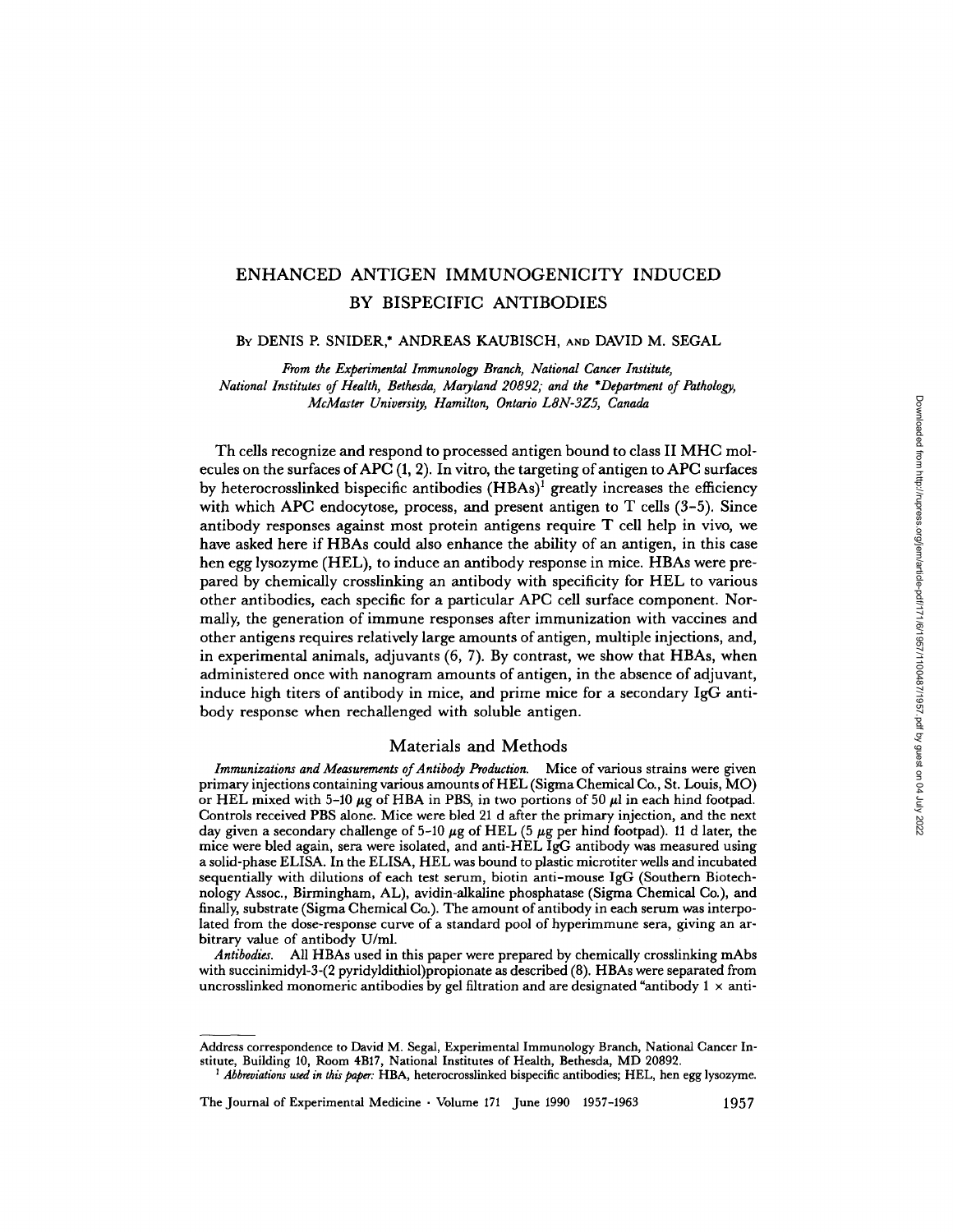body 2." For example, anti-I-A' x anti-HEL refers to <sup>a</sup> gel filtration fraction of 300 kD or greater, obtained when anti-I-A' was crosslinked to anti-HEL. Antibodies used in this paper are anti-HEL, HyHEL-8 (9); anti-I-A<sup>k</sup>, 10-2.16 (10); anti-I-A<sup>d</sup>, MKD6 (11); anti-K<sup>k</sup>D<sup>d</sup>, 34.1.2 (12); anti-K<sup>k</sup>, 36.7.5 (12); anti-Fc<sub>7</sub>RII, 2.4G2 (13); anti-IgD<sup>a</sup>, AM828.1 (14); and anti-IgD<sup>b</sup>, AF3-33.3 (14) . Fab fragments were produced by papain digestion and were purified by gel filtration followed by ion exchange chromatography (15).

# Results and Discussion

Female A/J mice were given subcutaneous injections of graded amounts of HEL or HEL mixed with HBAs, on day 0. 21 d later, the mice were bled to determine serum anti-HEL IgG antibody levels . On day 22, the mice were given booster injections of 5  $\mu$ g of HEL per hind foot pad, to induce secondary IgG antibody responses. Sera were collected <sup>11</sup> d later and IgG antibody was measured. Fig. <sup>1</sup> shows that  $>10 \mu$ g of HEL per mouse was required in a primary injection to produce either a primary or <sup>a</sup> secondary IgG antibody response, if the HEL was given alone. However, in the presence of 10  $\mu$ g of HBA (anti-I-A<sup>k</sup>  $\times$  anti-HEL), 100 ng of HEL induced <sup>a</sup> substantial primary IgG antibody response, and as little as <sup>10</sup> ng of HEL induced a strong secondary response. In other experiments (e.g., Fig. 2), <1 ng of HEL in the presence of HBA gave a significant secondary response. Mice receiving PBS as a primary injection, and then given <sup>a</sup> secondary challenge of HEL (Fig. 1), or given the HBA alone as a primary injection and then a secondary challenge of HEL (Fig. 2), produced little or no IgG antibody. We compared immunization using HBAs with that of HEL emulsified in IFA (Fig. 2) . The two types of immunization produced similar amounts of IgG antibody in the secondary response, especially at low HEL doses. Thus, the HBA specific for HEL and class II MHC structures increased the efficiency of immunization by 300-fold in the primary response, and by a factor of  $10^3$  to  $10^4$  after a secondary boost. The HBA increased the efficiency of priming for secondary IgG antibody responses at least as well as IFA. from the mice were given booster injec-<br>
sevas measured. Fig. 1 shows that<br>
the HEL was given alone. How<br>
if the HEL was given alone. How<br>
x anti-HEL), 100 ng of HEL in-<br>
se, and as little as 10 ng of HEL in-<br>
condary resp

We constructed several other HBAs that could bind to different surface molecules



FIGURE 1. HBA enhancement of antibody responses in vivo. Groups of three female, 7-wk-old A/J mice were given single primary foot pad injections of  $(A)$  HEL alone or  $(\cancel{B})$  HEL mixed with 10  $\mu$ g HBA. The open bars indicate serum IgG anti-HEL antibody levels <sup>21</sup> <sup>d</sup> after the primary injection . The solid bars indicate antibody levels in sera taken <sup>11</sup> d after these same mice were given a secondary injection of 10  $\mu$ g HEL without the HBA. The dashed<br>line indicates the lower limit of detection.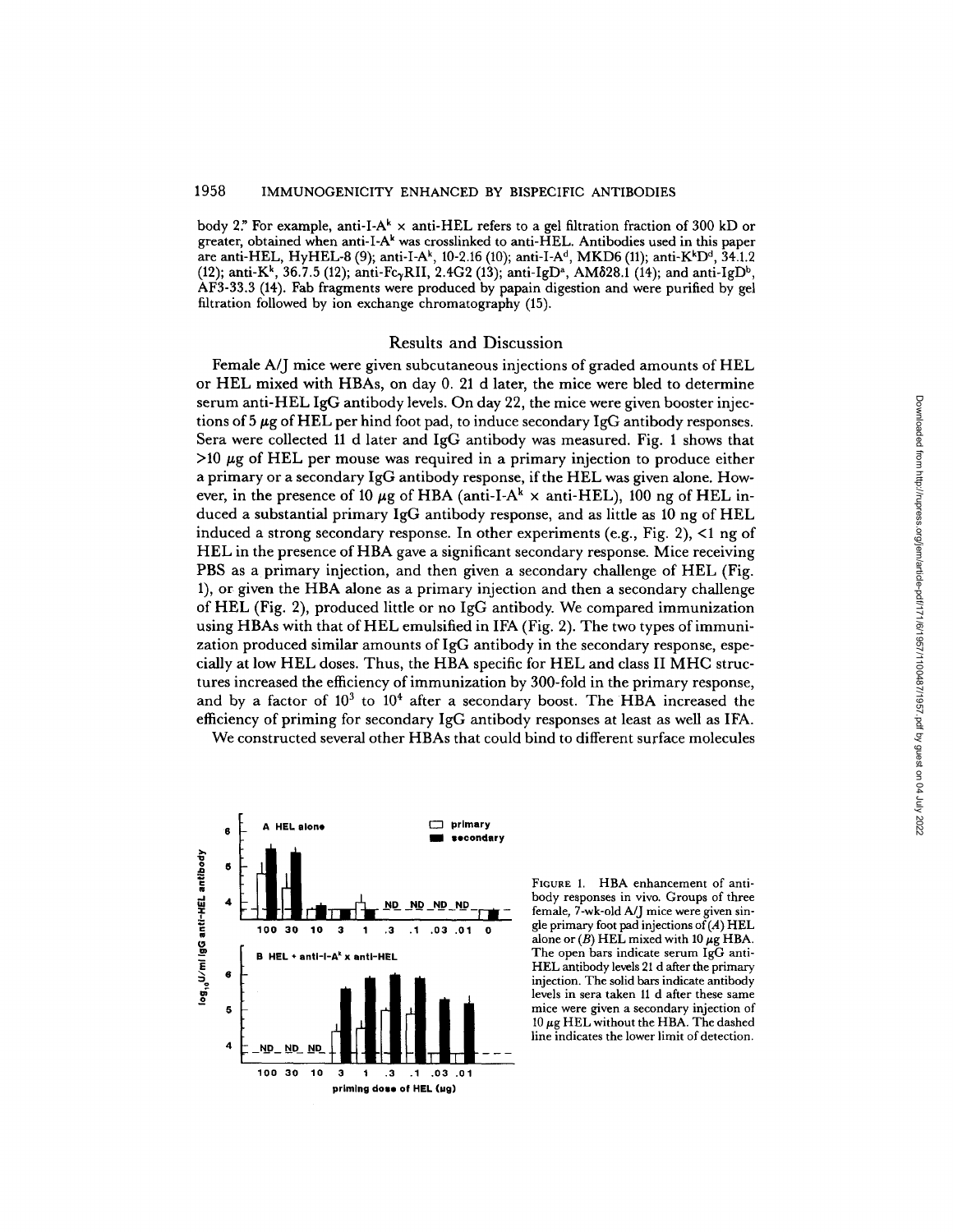SNIDER ET AL. 1959



FIGURE 2. Enhancement of antibody production by HBA and IFA. Secondary antibody responses are shown for groups of four female, 6-wk-old B10.A mice given primary injections of HEL mixed with 10  $\mu$ g HBA (solid bars) or emulsified (1:1 [vol/vol]) in IFA (cross-hatched bars). Control mice (open bar) received HBA but no HEL as a primary injection. The horizontal dashed line indicates the limit of detection of antibody.

on various APC, and used them to immunize mice (Table I) . HBAs specific for class I or class II MHC molecules, or  $Fc_\gamma RII$ , all enhanced the ability of HEL to induce antibody responses in different strains of mice. However, two HBAs with specificity for two allotypes of IgD when tested in several strains of mice induced little or no anti-HEL antibody (Table I, Exp. 2) . In other experiments (not shown), we were unable to generate a significant anti-HEL response by varying the dosages of the IgD-specific HBAs and HEL from 20 to 0.1  $\mu$ g. These same IgD-specific HBAs enhance the efficiency of presentation of HEL to Th hybridomas by B cells in vitro

| TABLE I                                                                             |  |
|-------------------------------------------------------------------------------------|--|
| HBA with Specificity for Class I or II MHC Molecules and for $Fc_{\mathbf{x}}RII$ , |  |
| but not for sIgD, Enhance Humoral Responses Against HEL                             |  |

| Exp.             | Mouse         | Haplotype        |                                         | IgG anti-HEL<br>responses      |           |
|------------------|---------------|------------------|-----------------------------------------|--------------------------------|-----------|
|                  | strain        | KID              | HBA in primary injection                | Primary                        | Secondary |
|                  |               |                  |                                         | U/ml $\times$ 10 <sup>-3</sup> |           |
| $\mathbf{1}$     | CAF1          | $ddd \times kkd$ |                                         | $7(0)^*$                       | 7(0)      |
|                  |               |                  | Anti-I- $A^k$ x anti-HEL                | 8(1)                           | 166(60)   |
|                  |               |                  | Anti- $K^dD^d \times$ anti-HEL          | 7(0)                           | 33(11)    |
|                  |               |                  | Anti- $Fc_{\gamma}RII \times anti-HEL$  | 8(1)                           | 40(15)    |
|                  | A/J           | kkd              |                                         | ND                             | 9(4)      |
|                  |               |                  | Anti-I- $A^k \times$ anti-HEL           | 63(15)                         | 933(200)  |
|                  |               |                  | Anti- $K^k$ × anti-HEL                  | 14(12)                         | 302(115)  |
|                  |               |                  | Anti- $Fc_{\gamma}RII \times anti-HEL$  | 13(11)                         | 269(70)   |
| $\boldsymbol{2}$ | CAF1          | $ddd \times kkd$ |                                         | 2(0)                           | 3(2)      |
|                  |               |                  | Anti-I- $A^k \times$ anti-HEL           | 19(6)                          | 118(14)   |
|                  |               |                  | Anti-IgD <sup>a</sup> $\times$ anti-HEL | 2(0)                           | 9(4)      |
|                  | <b>B10.BR</b> | kkk              |                                         | 2(0)                           | 3(0)      |
|                  |               |                  | Anti-I- $A^k$ x anti-HEL                | 19(10)                         | 39(5)     |
|                  |               |                  | Anti-IgD <sup>b</sup> $\times$ anti-HEL | 3(1)                           | 12(2)     |

Groups of 4-5 female mice of different strains were given primary injections of <sup>2</sup> wg of HEL with or without 10  $\mu$ g of HBA, having the indicated specificities. After 21 d, each mouse was given a second injection of 10  $\mu$ g of HEL in PBS. Sera were collected 11-13 d later, and anti-HEL IgG antibody was measured and is shown as U/ml . The limits of detection were 7,000 U/ml for Exp. <sup>1</sup> and 2,000 U/ml for Exp. 2.

Figures in parentheses are SEM.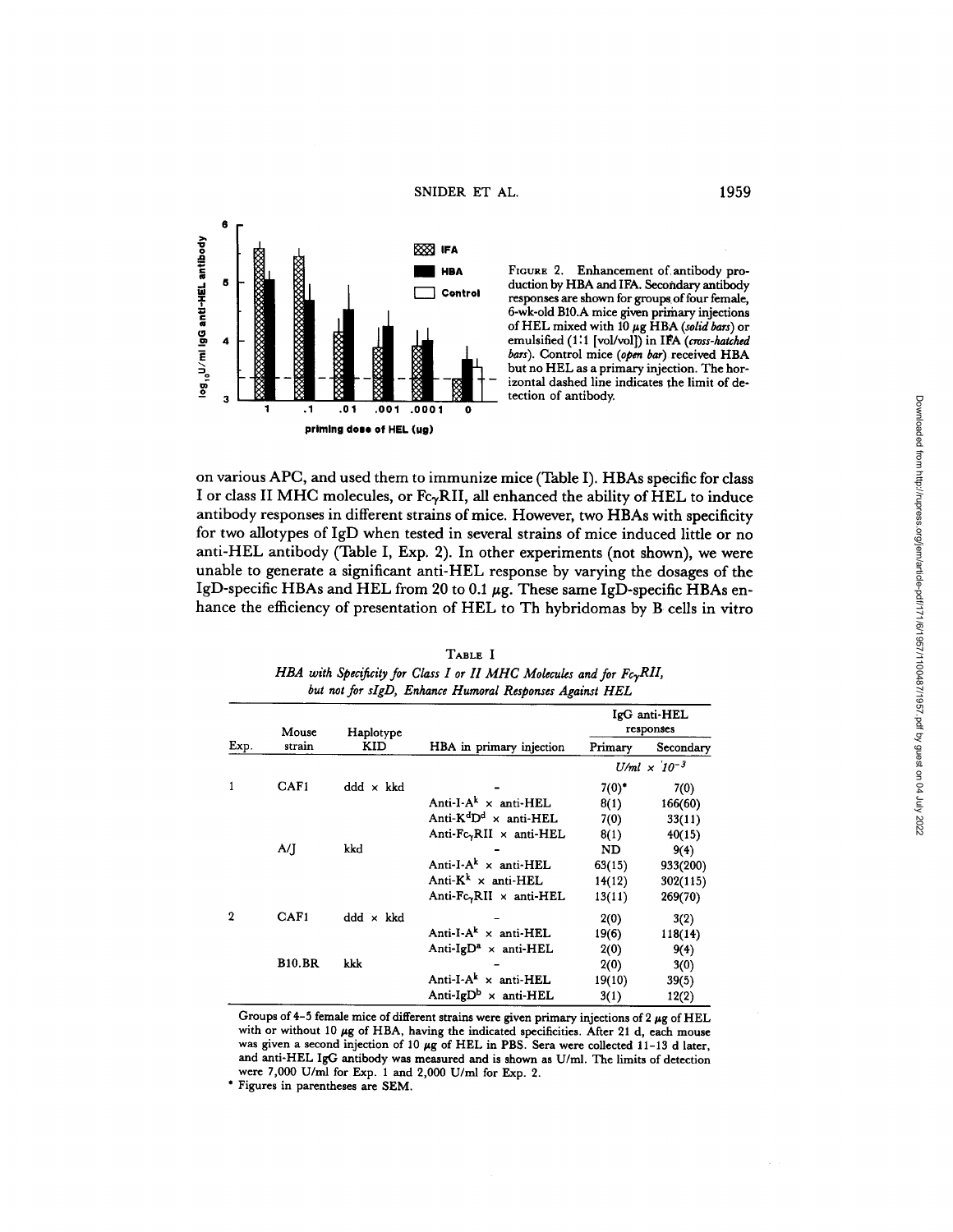(4). The inability of anti-sIgD-containing HBAs to enhance immunogenicity suggests that either these HBA antigen complexes, when given subcutaneously, do not bind to B cells in vivo (e.g., they might be cleared rapidly or circulating IgD might block their binding to B cells), or that B cells are not able to stimulate unprimed T cells in vivo. B cells appear to serve as in vivo APC to stimulate T cell proliferation in other systems (16-20).

Several important controls for the effect of HBAs are shown in Table II . First, HBAs enhanced antibody production only if the appropriate antibodies were in fact crosslinked; monomeric mixtures of antibodies did not work (Table II, Exp. 1) . Second, antibody was induced only if the strain of mouse immunized expressed the structures to which the HBA could bind (Table II, Exp. 2). Thus, HBAs with  $I-A<sup>d</sup>$  or  $\mathrm{K}^{\mathrm{d}}\mathrm{D}^{\mathrm{d}}$  specificities did not produce responses in H-2 $^{\mathrm{k}}$  (C3H) mice, but did produce responses in H-2<sup>k</sup>  $\times$  H-2<sup>d</sup> (CAF1) mice. The same I-A<sup>d</sup>-specific HBA did not induce antibody in A/J mice, but the  $K<sup>d</sup>D<sup>d</sup>$ -specific HBA did, since this strain expresses  $D^d$  but not I-A<sup>d</sup>. Both the C3H and the A/J mice responded when immunized with the HEL- and  $Fc_\gamma RII$ -specific HBA.

Because antigen targeted to  $Fc_\gamma RII$  gave enhanced antibody responses to HEL in several strains, it was important to show that the HBAs were not simply forming immune complexes with HEL and binding via their Fc portions to  $Fc_\gamma R$  on APC. Therefore, we constructed an HBA from Fab fragments of anti-HEL and anti-I-A $^k$ mAbs, and compared its ability to induce anti-HEL antibody with that of its intact Ig counterpart (Table II, Exp. 3) . The results show that the Fab-HBA performed as well as the intact Ig-HBA over a range of dosages, indicating that the Fc regions of the HBA were not required for enhanced antibody production. This conclusion is also supported by the observation that anti-H-2 d-specific HBAs did not promote antibody production in  $H-2^k$  (i.e., C3H) mice (Table II, Exp. 2).

It is likely that HBAs increase anti-HEL production in mice by targeting HEL to surface structures on APC in vivo . Such targeting would cause the antigen to be processed and presented to T cells with much higher efficiency than antigen given alone, as documented in vitro (3-5). Presumably, such APC could then generate large numbers of antigen-specific Th cells, which in turn would stimulate antigenspecific B cells. The known T cell dependence of anti-HEL responses in mice (21, 22) supports this view.

Our use of HBAs to enhance immunization follows on previous results (18, 23–25), showing that antigens that were chemically crosslinked directly to antibodies specific for class II MHC or IgM molecules were more potent immunogens than antigens given alone. HBAs provide several important advantages over chemically linked antigen-antibody conjugates . First, HBAs could be used to enhance responses against small amounts of impure antigens, for example, tumor antigens, whereas direct linkage of antigen to antibody requires relatively large amounts ofhighly purified antigen. HBAs do not require biochemical modification ofantigen, which could alter its immunogenicity. In addition, bispecific antibodies in the form of hybrid-hybridomas  $(26, 27)$  or hetero-F(ab')<sub>2</sub> (28) can be prepared as single homogeneous species, whereas antibody-antigen chemical complexes are heterogeneous, and vary between preparations . Therefore, homogeneous bispecific antibodies would be much more suitable for large scale production than the antigen-antibody chemical complexes. Finally, we have found that the microgram amounts of HBAs used in this study are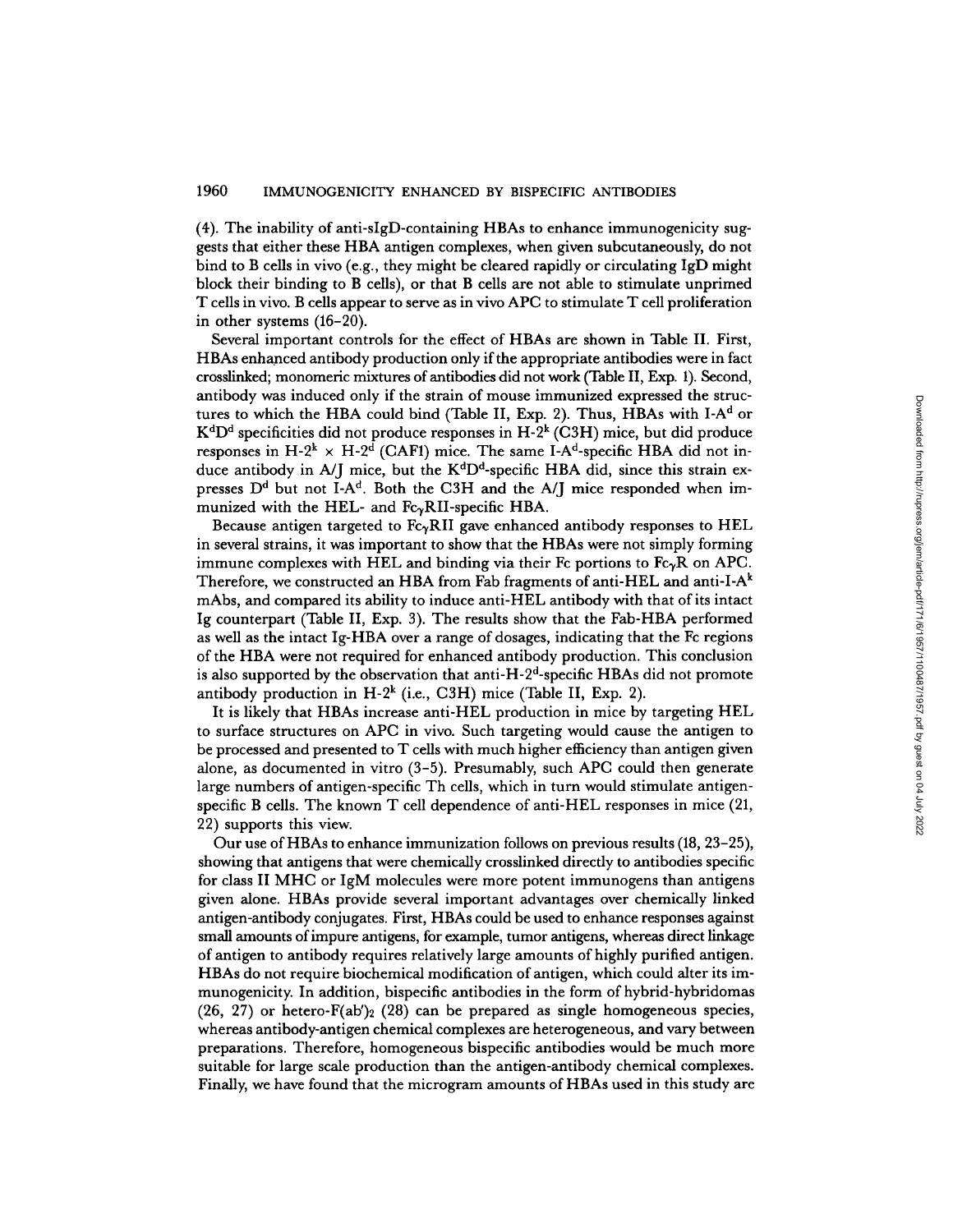| Exp.        | Mouse<br>strain | Antibody (form)                                   | Ab dose  | HEL dose                | Secondary response:<br>IgG anti-HEL |
|-------------|-----------------|---------------------------------------------------|----------|-------------------------|-------------------------------------|
|             |                 |                                                   | μg       | μg                      | U/ml $\times$ 10 <sup>-3</sup>      |
| 1           | A/I             | Anti-I-A <sup>k</sup> $\times$ anti-HEL (HBA)     | 5.       | 1                       | $250(59)^*$                         |
|             |                 | Anti-I- $A^k$ + anti-HEL (mix)                    | 5        |                         | 9(3)                                |
|             |                 | Anti-FcyRII x anti-HEL (HBA)                      | 5        | 1                       | 120(21)                             |
|             |                 | Anti- $Fc_{\gamma}RII \times anti-HEL$ (mix)      | 5        | 1                       | 11(2)                               |
|             |                 | Anti-HEL (mAb)                                    | 2.5      | 1                       | 10(3)                               |
|             |                 | None                                              | 0        | 1                       | 11(6)                               |
|             |                 | None                                              | 0        | 0                       | 7(0)                                |
| $\mathbf 2$ | CAF1            | Anti-I-A <sup>d</sup> $\times$ anti-HEL (HBA)     | 10       | 3                       | 240(65)                             |
|             |                 | Anti- $K^dD^d \times$ anti-HEL (HBA)              | 10       | 3                       | 174(70)                             |
|             |                 | None                                              | $\bf{0}$ | 3                       | 3(0)                                |
|             | C3H/HeI         | Anti-I-A <sup>d</sup> $\times$ anti-HEL (HBA)     | 10       | 3                       | 8(4)                                |
|             |                 | Anti- $K^dD^d \times$ anti-HEL (HBA)              | 10       | 3                       | 5(3)                                |
|             |                 | Anti-Fc <sub>y</sub> RII x anti-HEL (HBA)         | 10       | 3                       | 245(95)                             |
|             |                 | None                                              | $\bf{0}$ | 3                       | 11(5)                               |
|             | A/I             | Anti-I-A <sup>d</sup> $\times$ anti-HEL (HBA)     | 10       | 3                       | 18(9)                               |
|             |                 | Anti- $K^dD^d \times$ anti-HEL (HBA)              | 10       | 3                       | 112(69)                             |
|             |                 | Anti-FcR <sub>y</sub> RII $\times$ anti-HEL (HBA) | 10       | 3                       | 302(122)                            |
|             |                 | None                                              |          | 3                       | 13(2)                               |
| 3           | A/I             | Anti-I-A <sup>k</sup> $\times$ anti-HEL (HBA)     | 1        | $\boldsymbol{2}$        | 417(129)                            |
|             |                 | Anti-I-A <sup>k</sup> $\times$ anti-HEL (HBA)     | 3        | $\overline{\mathbf{2}}$ | 525(183)                            |
|             |                 | Anti-I-A <sup>k</sup> $\times$ anti-HEL (HBA)     | 10       | $\overline{\mathbf{2}}$ | 372(55)                             |
|             |                 | Anti-I-A <sup>k</sup> $\times$ anti-HEL (Fab-HBA) | 1        | $\overline{\mathbf{2}}$ | 1,122(440)                          |
|             |                 | Anti-I-A <sup>k</sup> × anti-HEL (Fab-HBA)        | 3        | $\overline{\mathbf{2}}$ | 603(209)                            |
|             |                 | Anti-I-A <sup>k</sup> $\times$ anti-HEL (Fab-HBA) | 10       | $\overline{\mathbf{2}}$ | 587(124)                            |
|             |                 | None                                              | 0        | $\overline{2}$          | 1(0)                                |

TABLE II Form, Specificity, and Dose of HBA Required for Enhancement of Humoral Responses

Groups of female mice (4-5 per group) were injected with the indicated doses of HEL or antibody . In Exp. 1, the effect of HBAs on the anti-HEL antibody response was compared with that of the uncrosslinked fraction (mix) obtained during purification of HBAs, and to that of the anti-HEL mAb alone . In Exp. 2, the specificity of targeting was tested in mouse strains that express structures to which particular HBAs bind or do not bind. C3H/HeJ and A/J mice were also immunized with HEL plus an anti-Fc<sub>y</sub>RIIspecific HBA as a control for their ability to respond to targeted HEL. The isotypes and allotypes of antibodies used in this experiment were as follows: anti-I-A<sup>d</sup> (MKD6), mouse IgG2a, IgH1-b or -e (strain of origin, B6 x A/J); anti-K<sup>d</sup>D<sup>d</sup> (34.1.2), mouse IgG2a, IgH1-j (strain of origin, C3H); anti-HEL (HyHEL-8), mouse IgG1, IgH4-a (strain of origin, BALB/C); anti-Fc yRII (2 .4G2), rat IgG26. There is no obvious relationship between possible alloreactivities against HBAs and their ability to enhance anti-HEL production. In Exp. 3, anti-I-A<sup>k</sup> x anti-HEL HBAs prepared from intact antibodies or from Fab fragments were compared for their ability to induce anti-HEL antibody . In all experiments, mice were bled 11-14 d after a secondary injection of 10  $\mu$ g of HEL in PBS. Data are mean U/ml of serum IgG antibody. The limits of detection were 7,000 U/ml (Exp. 1), 3,000 U/ml (Exp. 2), and 1,000 U/ml (Exp. 3).

Figures in parentheses are SEM.

remarkably potent enhancers ofimmunogenicity, leading to priming with nanogram amounts of antigen. Such enhancements of immunogenicity are far greater than those reported in studies using antigen-antibody chemical complexes. Our observations that relatively small amounts of HBAs can enhance antibody responses at least as well as IFA suggests that HBAs may be useful in immunizing man and domestic animals against bacterial, viral, parasitic, and, perhaps, tumor antigens . Such im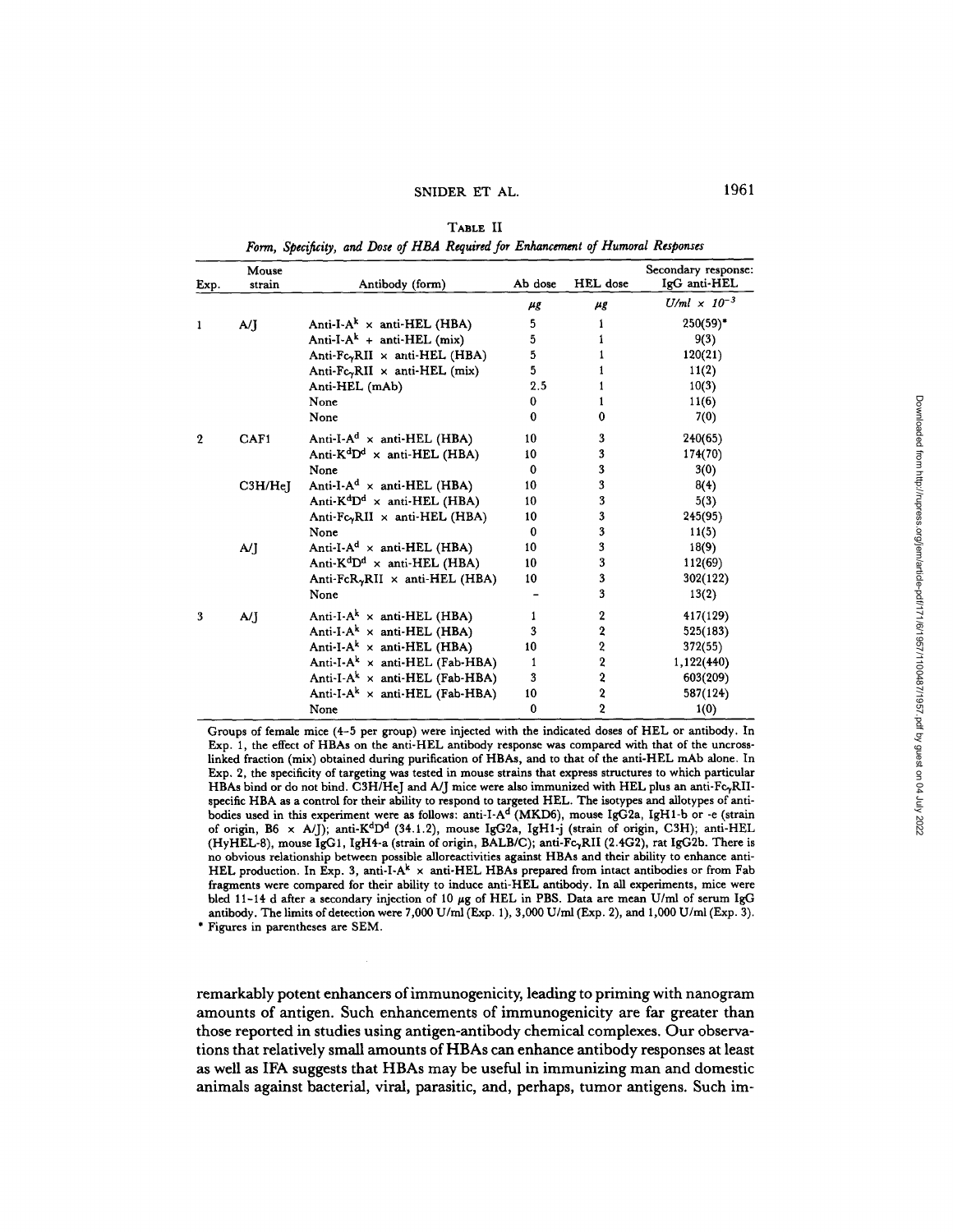munization would be efficient and would avoid the use of adjuvants that have unwanted inflammatory effects (29), and cannot, therefore, be used in humans.

# Summary

The binding of protein antigens to APC with heterocrosslinked bispecific antibodies (HBAs) enhances their processing and presentation to Th cells in vitro. Here we have asked whether HBAs could also increase immune responses in vivo. We immunized mice with hen egg lysozyme (HEL) in the presence or absence of HBA, and followed antibody production after the primary challenge and after a secondary boost. We found that HBAs that bind antigen to MHC class <sup>I</sup> or II molecules, to  $Fc<sub>y</sub>R$ , but not to surface IgD, enhance the immunogenicity of HEL. HBAs that bound HEL to MHC class II molecules, for examples, decreased the amount of antigen required to elicit a primary anti-HEL antibody response in mice by 300 fold, and the amount required to prime for a secondary response by  $10<sup>3</sup>$ - to  $10<sup>4</sup>$ fold. In fact, HBAs were as effective as IFA in generating antibody responses. Since adjuvants cannot be used in humans, HBAs could prove useful for immunizing people, especially in cases where, due to scarcity or toxicity, minute doses of antigen must be used.

Received for publication 20 December 1989 and in revised form 26 February 1990.

## References

- 1. Chesnut, R. W., and H. M. Grey. 1985. Antigen presenting cells and mechanisms of antigen presentation. CRC Crit. Rev. Immunol. 5:236.
- 2. Allen, P. M., B. P. Babbitt, and E. R. Unanue. 1987. T-cell recognition. Immunol. Rev. 98:171.
- 3 . Snider, D. P, and D. M. Segal. 1987. Targete d antigen presentation using crosslinked
- antibody heteroaggregates. *J. Immunol.* 139:1609.<br>4. Snider, D. P., and D. M. Segal. 1989. Efficiency of antigen presentation following antigen targeting to surface IgD, IgM, MHC, Fc $\gamma$ RII, and B220 molecules on murine s the Ign, Fe-UIs, J. Immunol. 143:59.<br>5. Ozaki, S., and J. A. Berzofsky. 1987. Antibody conjugates mimic specific B cell presenta-
- tion of antigen: relationship between T and B cell specificity.  $J$ . Immunol. 138:4133.
- <sup>6</sup> . Warren, H. S., F. R. Vogel, and L. A. Chedid. 1986. Current status of immunological adjuvants. Annu. Rev. Immunol. 4:369.
- 7. Edelman, R. 1980. Vaccine adjuvants. Rev. Infect. Dis. 2:370.
- <sup>8</sup> . Titus, J. A., M. A. Garrido, T. T Hecht, D. F. Winkler, J. R. Wunderlich, and D. M. Segal. 1987. Human T cells targeted with anti-T3 crosslinked to anti-tumor antibody prevent tumor growth in nude mice. J. Immunol. 138:4018.
- <sup>9</sup> . Smith-Gill, S. J., A. C. Wilson, M. Potter, E. M. Pager, R. J. Feldmann, and C. R. Mainhart. 1982 . Mappin g the antigenic epitope for a monoclonal antibody against lysozyme. *J. Immunol.* 128:314.
- 10. Oi, V. T., J. W. Jones, L. A. Goding, and L. A. Herzenberg. 1978. Properties of monoclonal antibodies to mouse Ig allotypes, H-2 and Ia antigens. Curr. Top. Microbiol. Immunol. 81:115.
- mand. 01115.<br>11. Kappler, J. W., B. Skidmore, J. White, and P. Marrack. 1981. Antigen-inducible, H-2restricted, interleukin 2-producing T cell hybridomas. Lack of independent antigen and H-2 recognition. *J. Exp. Med.* 153:1198.
- 12 . Sachs, D. H., N. Mayer, and K. Ozato. <sup>1981</sup> . Hybridoma antibodies directed toward